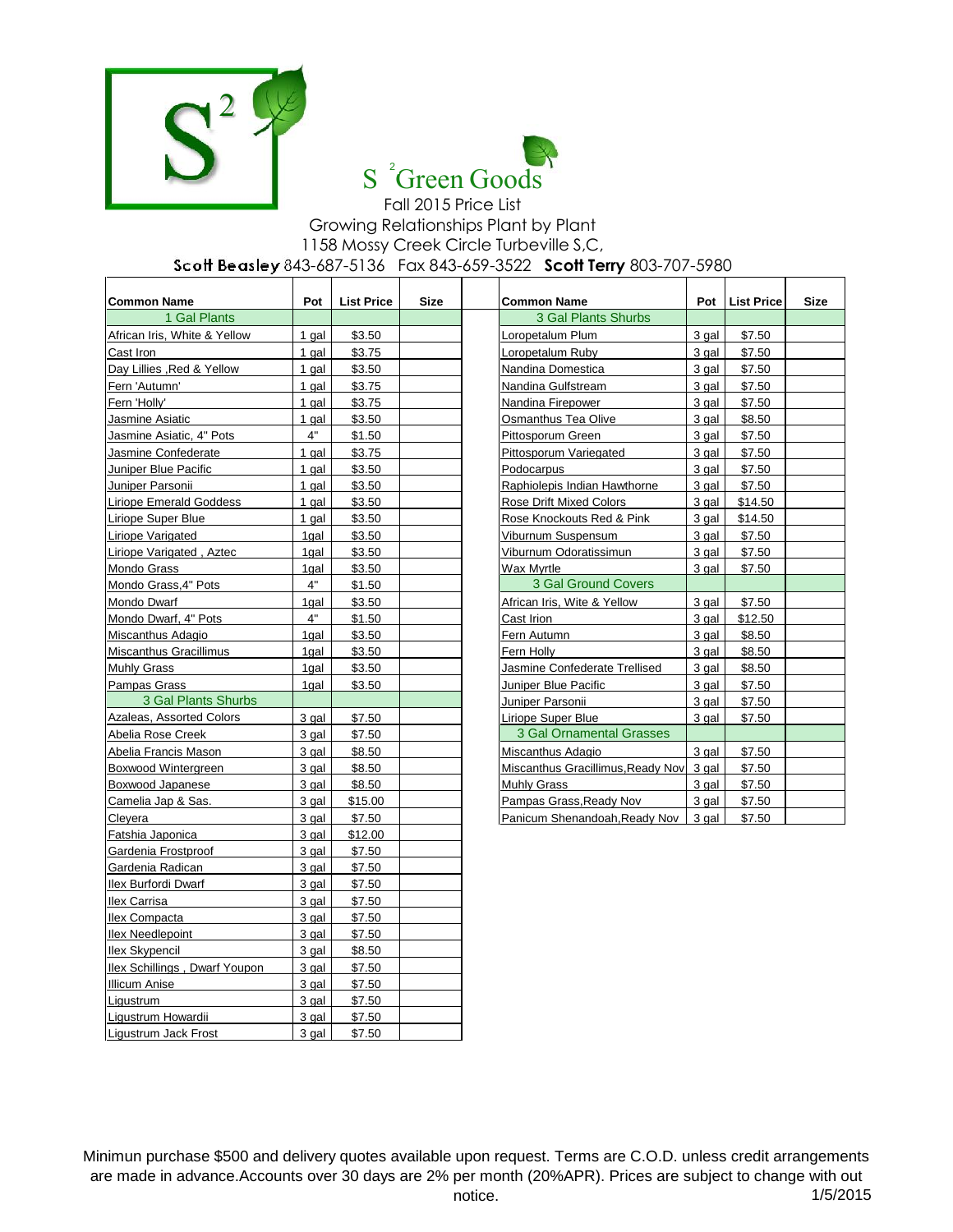| 7 Gal Plants                     |          |         |             | 30 Gal Trees                     |        |          |                |
|----------------------------------|----------|---------|-------------|----------------------------------|--------|----------|----------------|
| Abelia Grand Compacta            | 07 gal   | \$22.00 |             | Camellia Japonica                | 30 gal | \$50.00  | 3'-4' gr B     |
| <b>Azaleas Assorted Colors</b>   | 07 gal   | \$22.00 |             | Crape Myrtle Muskogee            | 30 gal | \$85.00  |                |
| Boxwood Wintergreen              | 07 gal   | \$24.00 |             | Crape Myrtle Tuscarora           | 30 gal | \$85.00  |                |
| Boxwood Wintergem                | 07 gal   | \$24.00 |             | Crape Myrtle Red Rocket          | 20 gal | \$75.00  |                |
| <b>Bottle Brush</b>              | 07 gal   | \$26.00 | $4^{\circ}$ | <b>Cypress Carolina Sapphire</b> | 30 gal | \$85.00  | 7'             |
| Camelia Jap & Sas.               | 07 gal   | \$35.00 |             | <b>Holly Eagleston Holly</b>     | 30 gal | \$85.00  |                |
| <b>Ilex Dwarf Youpon</b>         | 07 gal   | \$22.00 |             | <b>Holly Aspire</b>              | 30 gal | \$85.00  | $6' - 8' +$    |
| Ilex Compacta                    | 07 gal   | \$22.00 | 27"x27"     | <b>Holly Sizzler</b>             | 30 gal | \$85.00  | 5'             |
| Ilex Dwarf Burfordi              | 07 gal   | \$22.00 | 27"x22"     | Holly Nellie R. Stevens          | 30 gal | \$85.00  | 5'             |
| <b>Ilex Needle Point</b>         | 07 gal   | \$22.00 | 30"-36"     | Holly Mary Nell                  | 30 gal | \$50.00  | Gr B           |
| Liqustrum Green & Recurve        | 07 gal   | \$22.00 |             | <b>Holly Oakleaf</b>             | 30 gal | \$85.00  | $4.5' - 5'$    |
| Loropetalum                      | 07 gal   | \$24.00 |             | <b>Holly Upright Yaupon</b>      | 30 gal | \$85.00  | $4' - 5'$      |
| Ilicium Anise                    | 07 gal   | \$22.00 |             | Ligustrum Recurve                | 30 gal | \$90.00  | $4' - 5'$      |
| Palms European                   | 07 gal   | \$35.00 |             | Ligustrum Waxleaf                | 30 gal | \$90.00  | $5 - 6'$       |
| Palms Windmill                   | 07 gal   | \$35.00 |             | Live Oak                         | 30 gal | \$125.00 | 1.75 "cal      |
| Pittisporum Green                | 07 gal   | \$22.00 | 22"-25"x32" | Willow Oak                       | 30 gal | \$115.00 |                |
| Pittisporum Varigated            | 07 gal   | \$22.00 | 22"-25"x32" | Magnolia Ann or Jane             | 30 gal | \$85.00  | 6'             |
| Podocarpus                       | 07 gal   | \$24.00 |             | Magnolia Brackens Brown          | 30 gal | \$100.00 | $6' - 7'$      |
| Rhaphiolepis Indian Hawthorn     | 07 gal   | \$22.00 |             | Magnolia Little Gem              | 30 gal | \$110.00 | $5 - 6'$       |
| <b>Tea Olive Fragrant</b>        | 07 gal   | \$24.00 |             | Maple Autumn Blaze               | 30 gal | \$95.00  | 1.75"          |
| Thuga Emerald Green              | 07 gal   | \$22.00 |             | Pine Loblolly                    | 30 gal | \$85.00  | $8' - 10'$     |
| Viburnum Odoratissimun           | 07 gal   | \$23.00 | 31"x31"     | Pine Longleaf                    | 30 gal | \$85.00  |                |
| Viburnum Suspensum               | 07 gal   | \$23.00 | 27"-30"x30" | Poplar Tulip                     | 30 gal | \$85.00  | $1.75 - 2$     |
| 15 Gal Trees                     |          |         |             | Redbud Eastern                   | 30 gal | \$85.00  | $1.5" - 1.75"$ |
| Arborvitae Emerald               | 15 gal   | \$50.00 |             | <b>Redbud Forest Pansy</b>       | 30 gal | \$85.00  | $1.5" - 1.75"$ |
| Crape Myrtle Muskogee            | 15 gal   | \$50.00 |             | Redbud Lavender Twist (Weeping)  | 30 gal | \$85.00  | $6' +$         |
| Crape Myrtle Tuscarora           | $15$ gal | \$50.00 |             | <b>Redbud Royal</b>              | 30 gal | \$85.00  | $1.25" - 1.5"$ |
| Crape Myrtle Tonto               | 15 gal   | \$50.00 |             | Red Oak                          | 30 gal | \$70.00  | gr B           |
| <b>Cypress Carolina Sapphire</b> | 15 gal   | \$50.00 |             | Tea Olive Fragrant               | 30 gal | \$85.00  | $5 - 6'$       |
| <b>Cypress Bald</b>              | 15 gal   | \$45.00 |             | Wax myrtle                       | 30 gal | \$85.00  | $4.5 - 5'$     |
| <b>Holly Aspire</b>              | 15 gal   | \$45.00 |             | 45 & 65 Gal Trees                |        |          |                |
| Holly Nellie R. Stevens          | 15 gal   | \$50.00 |             | Sale !!!                         |        |          |                |
| <b>Holly Oakleaf</b>             | 15 gal   | \$50.00 |             | Crape Myrtle Muskogee            | 45 gal | \$130.00 | 10'            |
| <b>Holly Upright Yaupon</b>      | 15 gal   | \$45.00 |             | Crape Myrtle Natchez             | 45 gal | \$130.00 | 8'             |
| Juniper Brodie                   | 15 gal   | \$50.00 |             | Ligustrum Waxleaf                | 45 gal | \$130.00 | $5' +$         |
| Juniper High Shoals              | 15 gal   | \$50.00 |             | Crape Myrtle Tuscarora           | 65 gal | \$100.00 | Gr B           |
| Liqustrum Recurve                | 15 gal   | \$50.00 |             | Holly Robin                      | 65 gal | \$125.00 | 7'             |
| Ligustrum Waxleaf/Recurve        | $15$ gal | \$50.00 |             |                                  |        |          |                |
| Magnolia Brackens Brown          | 15 gal   | \$50.00 |             |                                  |        |          |                |
| Magnolia Little Gem              | 15 gal   | \$50.00 |             |                                  |        |          |                |
| Pecan Byrd                       | $15$ gal | \$50.00 |             |                                  |        |          |                |
| Pine Loblolly                    | $15$ gal | \$50.00 |             |                                  |        |          |                |
| Poplar Tulip                     | $15$ gal | \$45.00 |             |                                  |        |          |                |
| Redbud Lavender Twist (weeping)  | $15$ gal | \$50.00 |             |                                  |        |          |                |
| <b>Tea Olive Fragrant</b>        | 15 gal   | \$50.00 |             |                                  |        |          |                |
| Tea Olive Fortunei               | $15$ gal | \$50.00 |             |                                  |        |          |                |
| Viburnum Odoratissimun           | $15$ gal | \$50.00 |             |                                  |        |          |                |
| <b>Wax Myrtle</b>                | $15$ gal | \$50.00 |             |                                  |        |          |                |

| 30 Gal Trees                     |          |          |                |
|----------------------------------|----------|----------|----------------|
| Camellia Japonica                | 30 gal   | \$50.00  | 3'-4' gr B     |
| Crape Myrtle Muskogee            | 30 gal   | \$85.00  |                |
| Crape Myrtle Tuscarora           | 30 gal   | \$85.00  |                |
| <b>Crape Myrtle Red Rocket</b>   | 20 gal   | \$75.00  |                |
| <b>Cypress Carolina Sapphire</b> | 30 gal   | \$85.00  | $7^{\circ}$    |
| Holly Eagleston Holly            | 30 gal   | \$85.00  |                |
| <b>Holly Aspire</b>              | 30 gal   | \$85.00  | $6' - 8' +$    |
| Holly Sizzler                    | 30 gal   | \$85.00  | 5'             |
| Holly Nellie R. Stevens          | 30 gal   | \$85.00  | 5'             |
| Holly Mary Nell                  | 30 gal   | \$50.00  | Gr B           |
| <b>Holly Oakleaf</b>             | 30 gal   | \$85.00  | $4.5'-5'$      |
| Holly Upright Yaupon             | 30 gal   | \$85.00  | $4'-5'$        |
| Ligustrum Recurve                | 30 gal   | \$90.00  | $4 - 5'$       |
| Ligustrum Waxleaf                | 30 gal   | \$90.00  | $5'-6'$        |
| Live Oak                         | 30 gal   | \$125.00 | 1.75 "cal      |
| Willow Oak                       | 30 gal   | \$115.00 |                |
| Magnolia Ann or Jane             | 30 gal   | \$85.00  | 6'             |
| Magnolia Brackens Brown          | 30 gal   | \$100.00 | $6' - 7'$      |
| Magnolia Little Gem              | 30 gal   | \$110.00 | $5'-6'$        |
| Maple Autumn Blaze               | 30 gal   | \$95.00  | 1.75"          |
| Pine Loblolly                    | 30 gal   | \$85.00  | $8' - 10'$     |
| Pine Longleaf                    | 30 gal   | \$85.00  |                |
| Poplar Tulip                     | 30 gal   | \$85.00  | $1.75 - 2$     |
| Redbud Eastern                   | 30 gal   | \$85.00  | $1.5" - 1.75"$ |
| <b>Redbud Forest Pansy</b>       | 30 gal   | \$85.00  | $1.5" - 1.75"$ |
| Redbud Lavender Twist (Weeping)  | 30 gal   | \$85.00  | $6' +$         |
| <b>Redbud Royal</b>              | 30 gal   | \$85.00  | $1.25" - 1.5"$ |
| Red Oak                          | 30 gal   | \$70.00  | gr B           |
| Tea Olive Fragrant               | 30 gal   | \$85.00  | $5'-6'$        |
| Wax myrtle                       | 30 gal   | \$85.00  | $4.5 - 5'$     |
| 45 & 65 Gal Trees                |          |          |                |
| Sale !!!                         |          |          |                |
| Crape Myrtle Muskogee            | 45 gal   | \$130.00 | 10'            |
| <b>Crape Myrtle Natchez</b>      | $45$ gal | \$130.00 | 8'             |
| Ligustrum Waxleaf                | 45 gal   | \$130.00 | $5' +$         |
| Crape Myrtle Tuscarora           | $65$ gal | \$100.00 | Gr B           |
| Holly Robin                      | 65 gal   | \$125.00 | 7'             |
|                                  |          |          |                |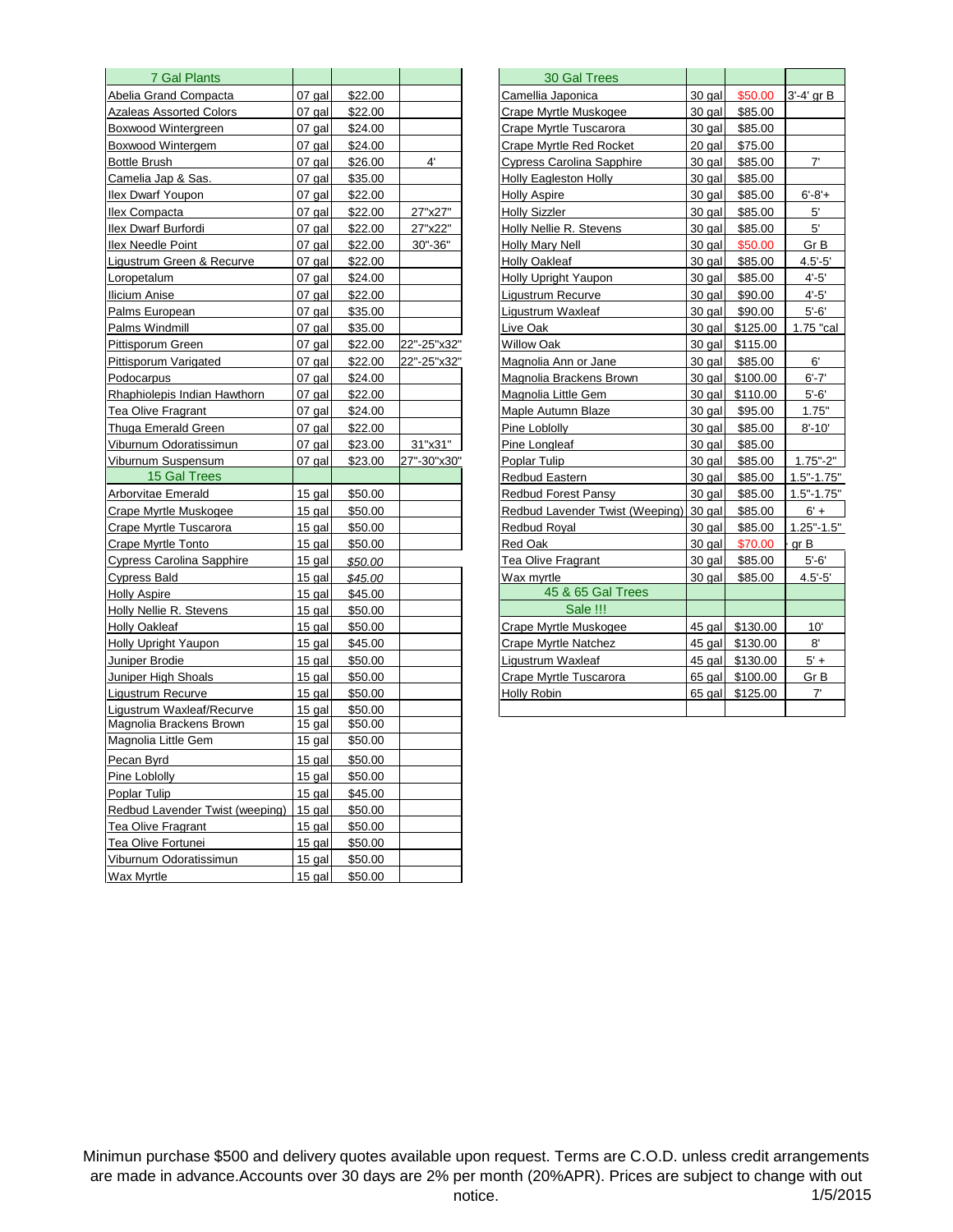Minimun purchase \$500 and delivery quotes available upon request. Terms are C.O.D. unless credit arrangements are made in advance.Accounts over 30 days are 2% per month (20%APR). Prices are subject to change with out notice. (1/5/2015)